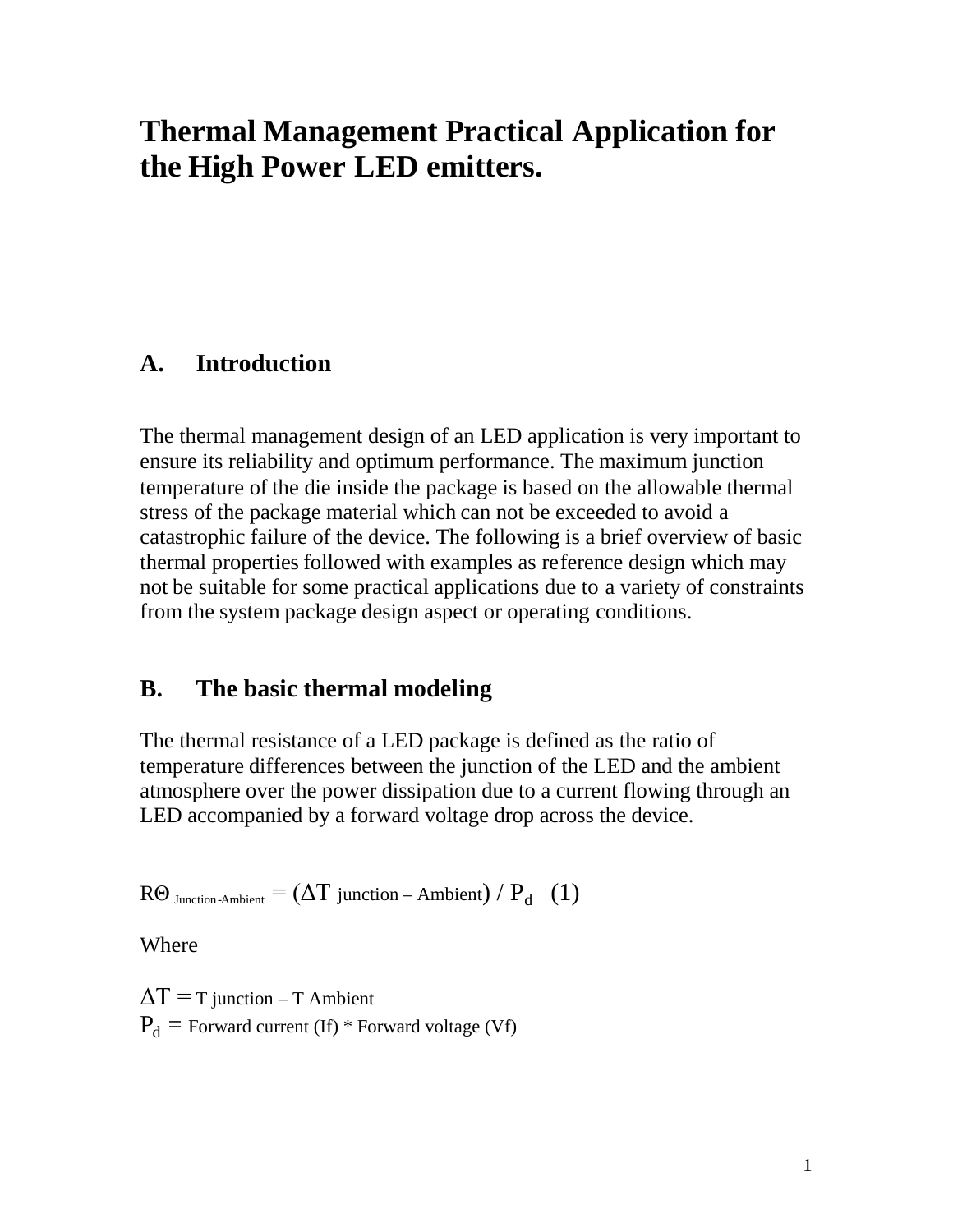As heat generated at the junction of the LED die, its thermal path can be summarized and modeled as shown in the figure 1.0 below

 $R\Theta$  Junction-Ambient  $= R\Theta$  Junction-Slug (J-S)  $+ R\Theta$  Slug-Board(S-B)  $+ R\Theta$  thermal interface  $+ R\Theta$  Hsk-Ambient(B-A)  $(2)$ Where

 $R\Theta$  Junction-Slug (J-S can be found in the specific data sheet

 $R\Theta$  Slug-Board(S-B) includes the thermal resistance from the slug in the die package to the board material

 $R\Theta$ <sub>thermal interface</sub> is the thermal resistance of the material interface between the MCPCB and the heat sink

 $R\Theta_{HSK-Ambient(HSK-A)}$  is the thermal resistance from the heat sink to ambient air



Figure 1: Thermal path Series Resistance Model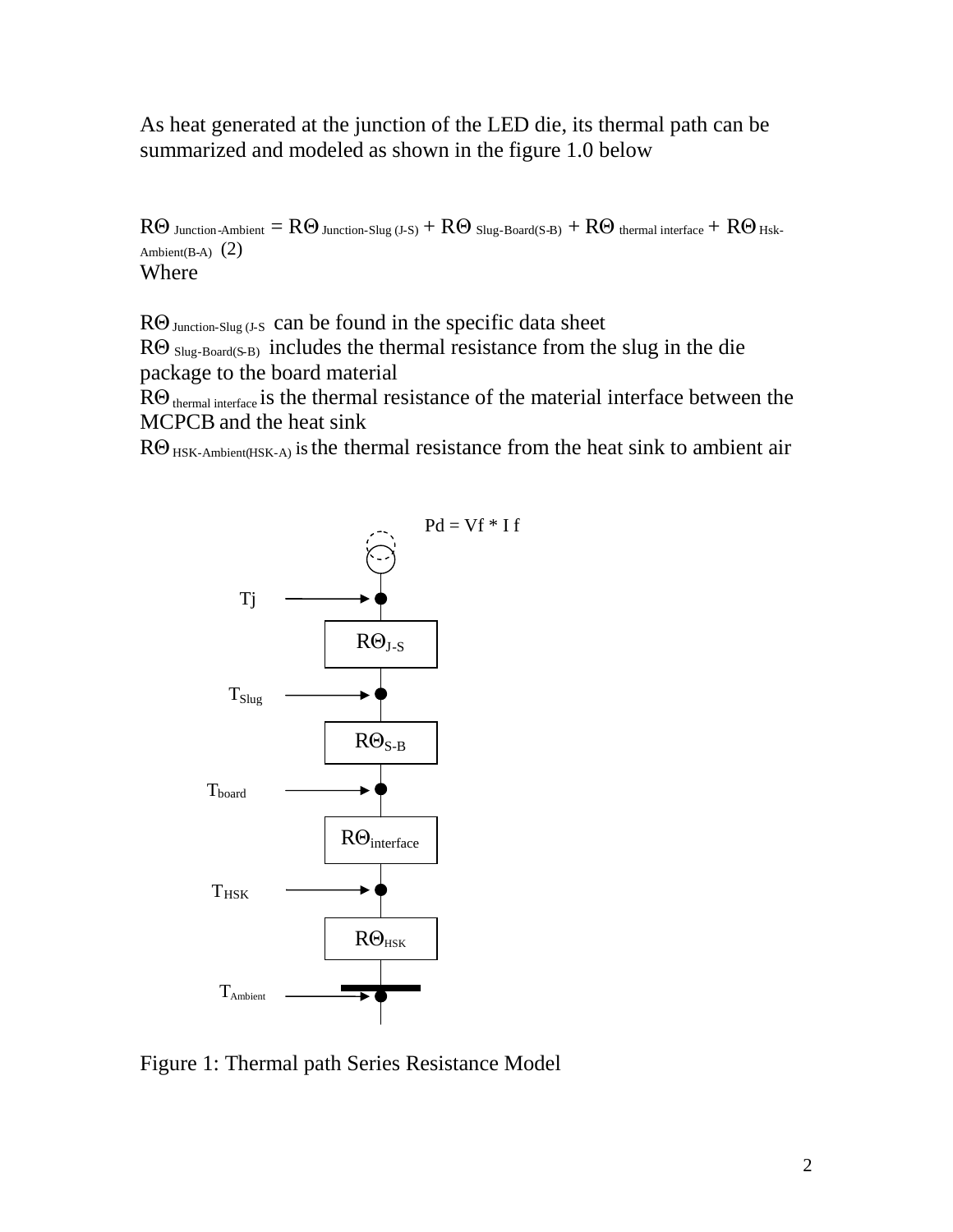For an array of n LED emitters, the total  $R\Theta$  <sub>junction-board-interface</sub> would follow the equation below

1 /  $R\Theta$  junction-board-interface =  $\Sigma$  (1/ $R\Theta$  (junction<sub>-board-interface)</sub> i where i = 1…..n

 $R\Theta$  Junction-Ambient=  $R\Theta$  junction-board-interface +  $R\Theta$  Hsk-Ambient(B-A)

 $Tj = Ta + P$  \*  $[R\Theta_{\text{Junction -Ambient(B-A)}}]$ 

### **C. Thermal Resistance of the Substrate Materials**

The thermal resistance is the most important parameter that determines the amount of heat dissipates or travels out of the component. The lower the thermal resistance, the higher ambient temperature that the component can operate. The following table shows the typical thermal resistance of different low thermal resistance (LTI) clad materials from Bergquist [\(www.bergquistcompany.com\)](http://www.bergquistcompany.com/) as reference and based on the slug area of 0.01 in<sup>2,</sup> and  $\overline{0.03}$  in<sup>2</sup> of the 5W and 10W emitters, respectively:

| Part   | Thermal resistance $(^0C/W)$ of | Thermal resistance ( $\rm{C/W}$ ) of |
|--------|---------------------------------|--------------------------------------|
| number | the 5 W emitter                 | the 10 W emitter                     |
| LTI-   | 4.0                             | 1.64                                 |
| 04503  |                                 |                                      |
| LTI-   | 7.2                             | 2.96                                 |
| 06005  |                                 |                                      |
| LTI-   | 8.8                             | 3.61                                 |
| 07006  |                                 |                                      |

Table 1: Typical thermal resistance of Bergquist LTI clad materials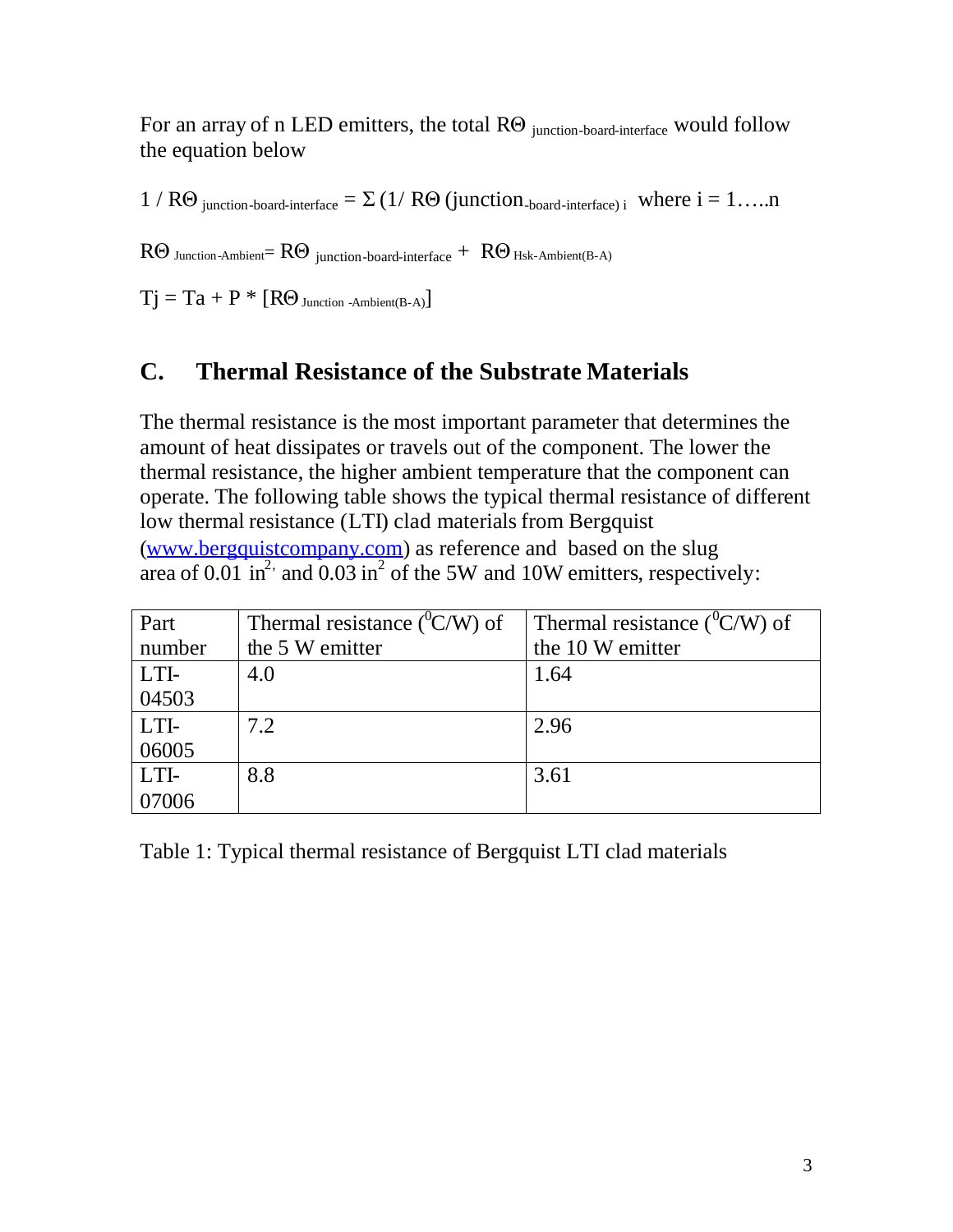For aluminum metal base plate with thermal conductivity of  $173W/m<sup>0</sup>C$  and thickness of 0.063", its thermal resistances is ~0.03  $^0$ C/W. As a result, the thermal resistances of different types of LTI clad materials including the aluminum plate are as followed:

| Part number  | Thermal resistance $(^0C/W)$ | Thermal resistance $(^{0}C/W)$ |  |
|--------------|------------------------------|--------------------------------|--|
|              | of the 5 W emitter family    | of the 10 W emitter            |  |
| LTI-04503    | 4.03                         | 1.67                           |  |
| <b>MCPCB</b> |                              |                                |  |
| LTI-         | 7.23                         | 3.0                            |  |
| 06005MCPCB   |                              |                                |  |
| LTI-07006    | 8.83                         | 3.64                           |  |
| <b>MCPCB</b> |                              |                                |  |

Table 2: Typical thermal resistance of MCPCB

### **D. Thermal Resistance of the Thermal Interface Materials**

The thermal interface materials are designed to minimize the thermal resistance between the LED components and their associated heat sink. There are many different types of thermal interface materials: Conductive adhesive tapes, phase change thermal interface, gap fillers, and thermal grease. Each of them has its advantage and disadvantages which can be found in many literatures. Instead, this app. note will focus on its thermal resistance values for comparison based on 5W star MCPCB with diameter,  $\phi$  = ~1.7 cm, and below is a table for reference

| <b>Material Type</b> | Model<br>Name | Manufacturer | <b>Thermal</b><br>resistance $(^0C -$<br>$\sin^2$ /W | <b>Thermal</b><br>resistance<br>$*(^0C/W)$ |
|----------------------|---------------|--------------|------------------------------------------------------|--------------------------------------------|
| Conductive           | T412          | Chomerics    | $0.25@<1$ psi                                        | 0.71                                       |
| adhesive tape        |               |              |                                                      |                                            |
| Phase-Change         | T443          | Chomerics    | $0.1@50$ psi                                         | 0.28                                       |
| <b>Thermal</b>       |               |              |                                                      |                                            |
| Interface            |               |              |                                                      |                                            |
| <b>Gap Filling</b>   |               | Laird        | $0.27@20$ psi                                        | 0.55                                       |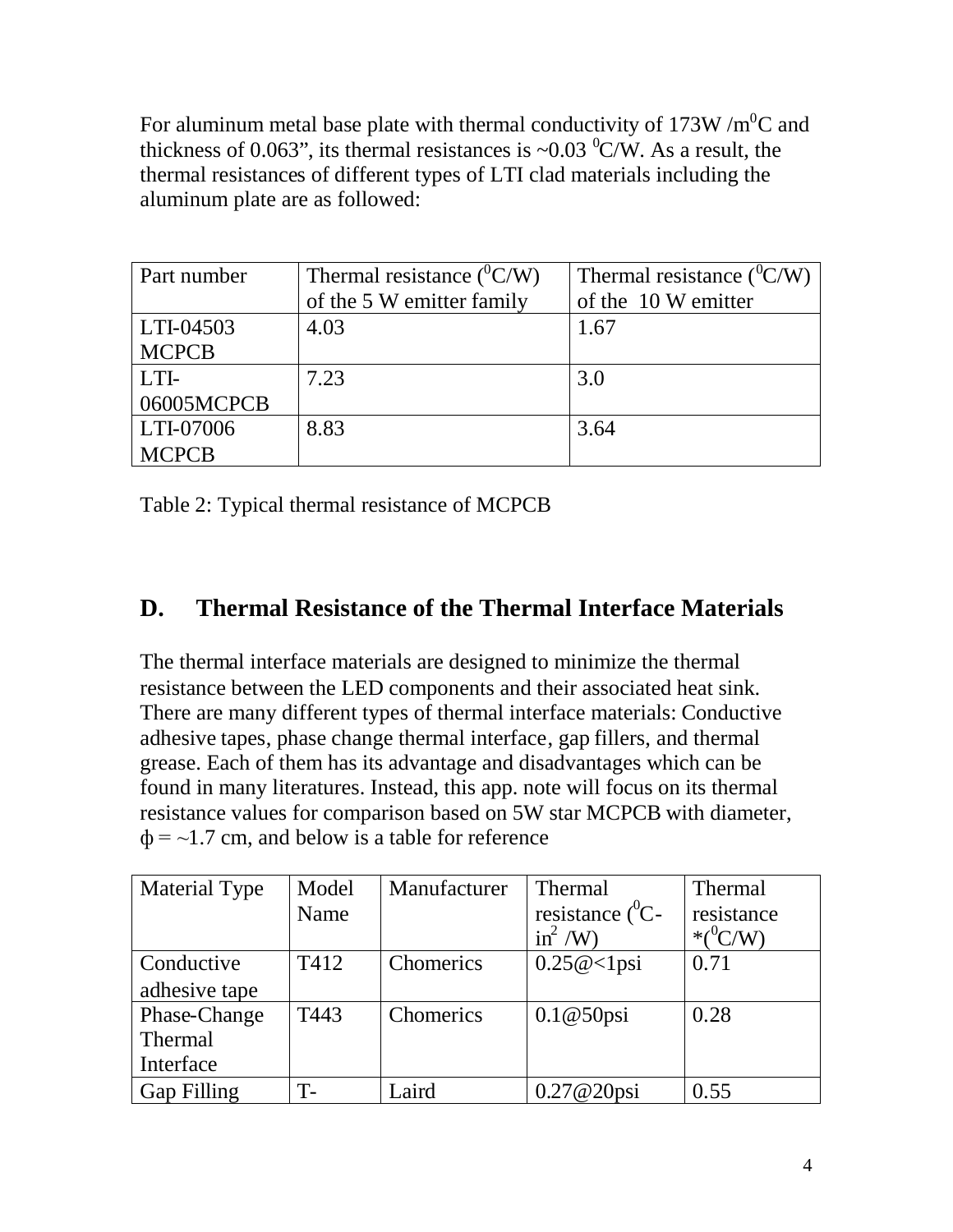| Material              | $ PLi225 $ Technologies |      |
|-----------------------|-------------------------|------|
| Thermal grease   T660 | <b>Chomerics</b>        | 0.04 |

Table 3: Thermal resistance of the thermal interface materials

Note:

\*: Based on the interface between an aluminum plate of 1.7 cm diameter and the heat sink (the interface area =  $0.35$  in <sup>2</sup>)

## **E Examples**

As mention in the introduction, instead of delve into theory that can be read in many publications, practical examples with the materials like Berquist MCPCB, Alphanovatech heat sink, and the thermal interface materials listed in the table 3 will be referred to as reference design.

## **Example 1:**

Design with a 3W White LED, LE-005003W1G, and given operating temperature of up to  $60^{\circ}$ C, what kind of thermal solution can be used?

Step 1: Find the Power dissipation of the device given in the data sheet. In this example, the Power dissipation of the LE-005003W1G is:  $P = 0.7$  Amp  $*$  4.5 V = 3.15 W-----------  $\rightarrow$  More than 10% over the rated value is chosen: 3.5W

Step 2: Find the thermal resistances of the device, MCPCB, thermal interface from the data sheet

- Thermal resistance of the device shown in the data sheet,  $R\Theta_{\text{Junction-Slug}}$  $_{(J-S)}=6^{0}C/W$
- Thermal resistance of the LTI-04503 MCPCB from Bergquist, R $\Theta$ Slug-Board (S-B) =  $4.03^{\circ}$ C/W as shown in the table 2.
- Thermal resistance of the material interface: Since it would be a metal core PCB, metal to metal between the heat sink and PCB, Chomerics T412 thermally conductive tape could be used, its thermal resistance  $R\Theta$  thermal interface = 0.71<sup>0</sup>C/W based on the contact area of the star carrier of  $\sim 0.35$  in<sup>2</sup> as shown in table 3.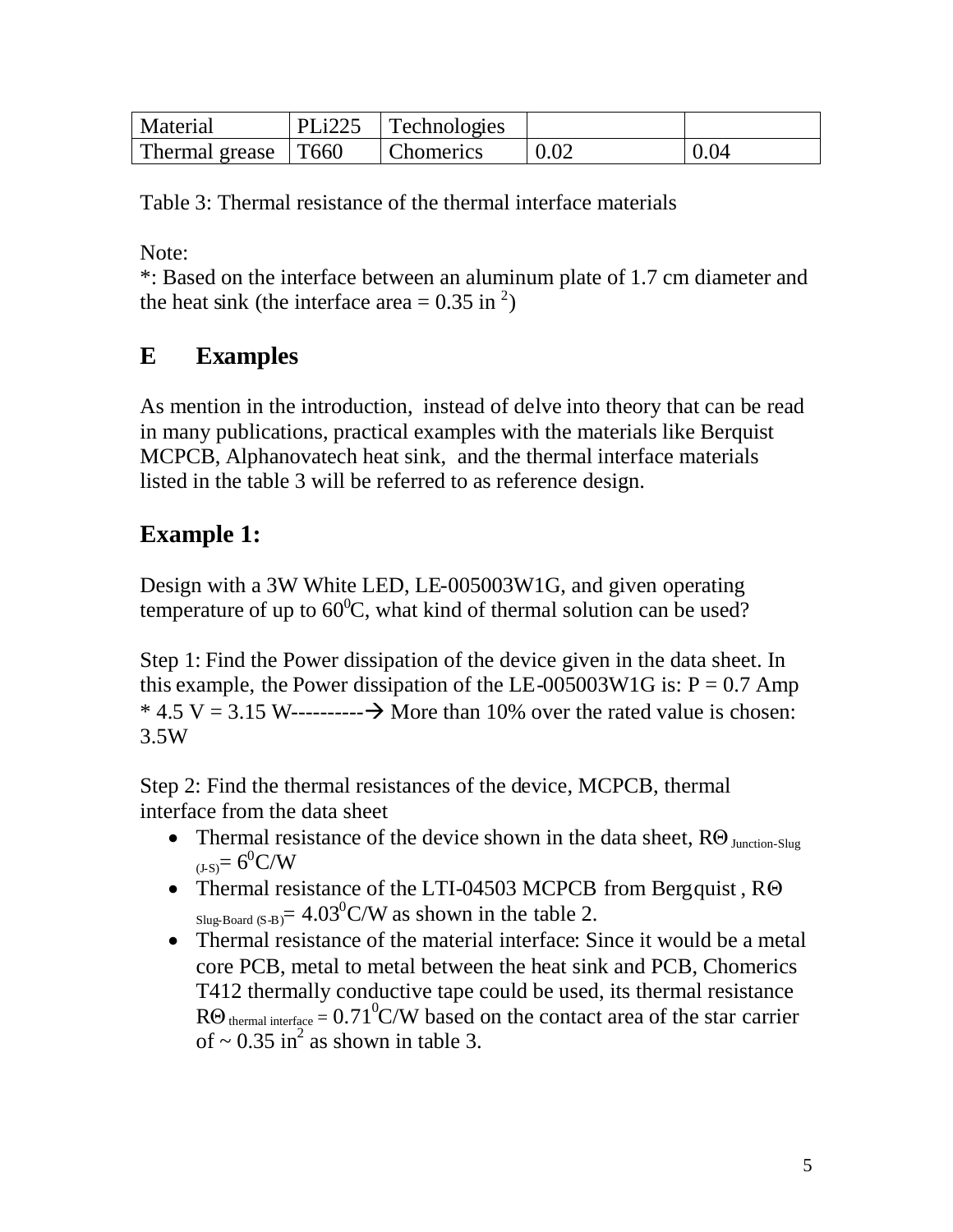Based on the equation  $Tj = Ta + P$  \*  $\tilde{R}\Theta_{Junction-Slug (J-S)} + R\Theta_{Slug-Boad(S-B)} + R\Theta_{thermal interface} + R\Theta_{Hsk-}$ Ambient(B-A) $\big]$ 

 $125 = 60 + 3.5* [6 + 4.03 + 0.71 + R\Theta_{\text{heatsink-Ambient (HSK-Air)}}]$ 

 $R\Theta$  heatsink-Ambient (HSK –Air) =  $7.80C/W$ 

For a natural convection heat sink with no air flow, the N40-25B from Alpha Novatech could be used given its thermal resistance of  $~6.4^{\circ}$ C/W in natural convection.

### **Example 2:**

Design with a 5W White LED, LE-005005W1G, and given operating temperature of up to  $50^0C$ , what kind of thermal solution can be used?

Step 1: Find the Power dissipation of the device given in the data sheet. In this example, the Power dissipation of the LE-005005W1G is:  $P = 1.05$  Amp  $* 5.9 V = 6.2 W$ ---------- $\rightarrow 10\%$  over the rated value is chosen: 6.82W

Step 2: Find the thermal resistances of the device, MCPCB, thermal interface from the data sheet

- Thermal resistance of the device shown in the data sheet,  $R\Theta_{\text{Junction-Slug}}$  $_{(J-S)}=6^{0}C/W$
- Thermal resistance of the LTI-04503 MCPCB from Bergquist , RΘ Slug-Board (S-B)  $= 4.03^{\circ}$ C/W as shown in table 2.
- Thermal resistance of the material interface: Phase change material model T443 from Chomerics as the material interface between the MCPCB and the heat sink could be used, and its thermal resistance,  $R\Theta_{\text{thermal interface}} = 0.28^{\circ}\text{C/W}$  based on the contact area of the star carrier of  $\sim 0.35$  in<sup>2</sup> as shown in table 3.

Based on the equation

 $Tj = Ta + P$  \*  $( R\Theta_{\text{Junction-Slug (J-S)}} + R\Theta_{\text{Slug-Boad(S-B)}} + R\Theta_{\text{thermal interface}} + R\Theta_{\text{Board}})$ Ambient  $(B-A)$ )

 $125 = 50 + 6.82 * [6 + 4.03 + 0.28 + R\Theta_{\text{heatsink-Ambient (HSK-Air)}}]$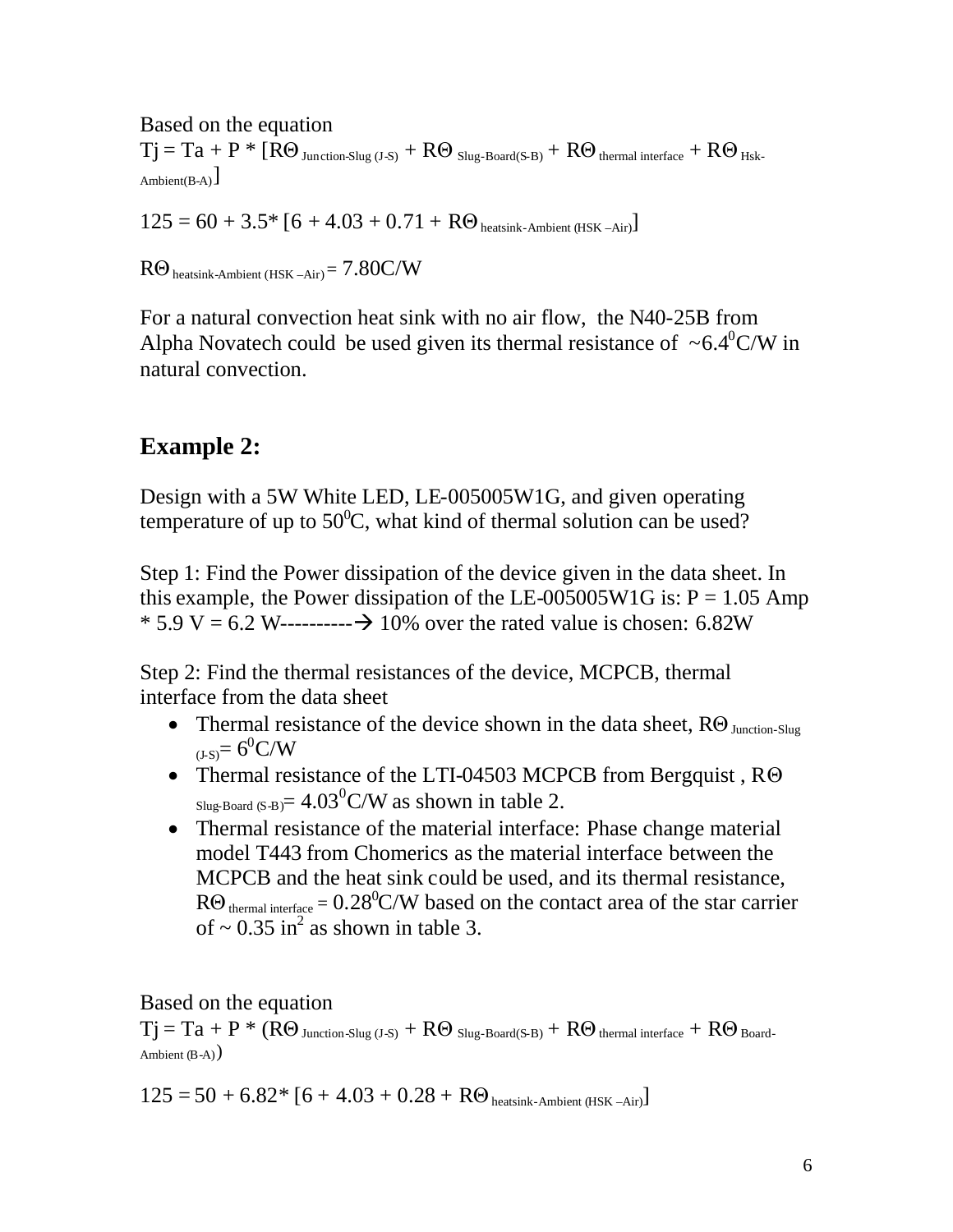$R\Theta$  heatsink-Ambient (HSK –Air)  $= 0.69^0C/W$ 

An active heat sink from Alpha Novatech like the all aluminum FH10040MU with thermal resistance of  $0.32^{\circ}$ C/W or the all aluminum FH8025MU with thermal resistance of  $0.69^{\circ}$ C/W would be recommended, and mechanical mounting of the LED is needed.

### **Example 3:**

Design with a 10W White LED, LE-010010W4G, and given operating temperature of up to  $55^{\circ}$ C, what kind of thermal solution can be used?

Step 1: Find the Power dissipation of the device given in the data sheet. In this example, the Power dissipation of the LE-010010W4G is:  $P = 0.7$  Amp \* 18 V = 12.6 W------------> 10% over the rated value is chosen: 13.86W

Step 2: Find the thermal resistances of the device, MCPCB, thermal interface from the data sheet

- Thermal resistance of the device shown in the data sheet,  $R\Theta_{\text{Junction-Slug}}$  $_{(J-S)}=3^{0}C/W$
- Thermal resistance of the LTI-04503 MCPCB from Bergquist , RΘ  $_{\text{Slug-Board (S-B)}} = 1.67^0$ C/W as shown in table 2
- Thermal resistance of the material interface: Thermal grease T660 from Chomerics as the material interface between the MCPCB and heat sink could be used, its thermal resistance,  $R\Theta$  thermal interface = ~0.025<sup>0</sup>C/W based on the metal core PCB diameter,  $\Phi = \sim 1.0$ ".

### Based on the equation

 $Tj = Ta + P$  \*  $( R\Theta_{Junction-Slug (J-S)} + R\Theta_{Slug-Boad(S-B)} + R\Theta_{thermal interface} + R\Theta_{Board}$ Ambient  $(B-A)$ )

$$
125 = 55 + 13.86 * [3 + 1.67 + 0.025 + R\Theta_{\text{heatsink-Ambient (HSK-Air)}}]
$$

 $R\Theta$  heatsink-Ambient (HSK –Air) =  $0.36^0$ C/W

An active heat sink from Alpha Novatech like the FH9040MU with thermal resistance of  $0.31<sup>0</sup>C/W$  or the all aluminum FH10040MU with thermal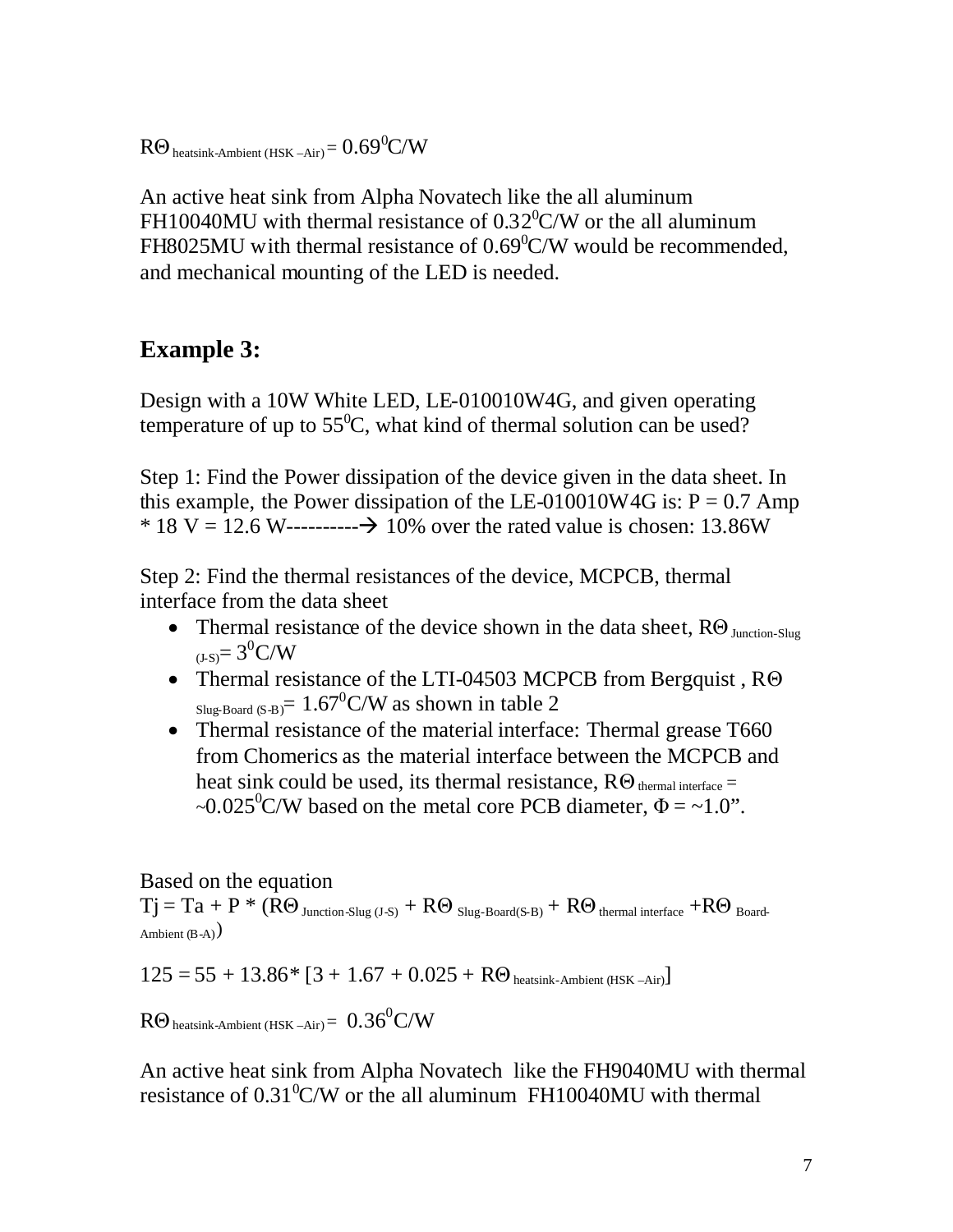resistance of  $0.28^{\circ}$ C/W for the 0.983" diameter metal core PCB would be recommended, and mechanical mounting of the LED is needed.

## **Example 4:**

Design with a 15W White LED, LE-015015W4G, and given operating temperature of up to  $50^{\circ}$ C, what kind of thermal solution can be used?

Due to the LedEngin uniqueness of the patented thermal design, the 15W LED emitter family does not need to have a MCPCB. Instead, it can be attached directly to the heat sink.

Step 1: Find the Power dissipation of the device given in the data sheet. In this example, the Power dissipation of the LE-015015W4G is:  $P = 1.05$  Amp \* 18 V = 18.9 W------------> 10% over the rated value is chosen:  $20.8W$ 

Step 2: Find the thermal resistances of the device, thermal interface from the data sheet

- Thermal resistance of the device shown in the data sheet,  $R\Theta_{\text{Inaction-Slug}}$  $_{(J-S)} = 3^{0}C/W$
- Thermal resistance of the material interface: Thermal grease T660 from Chomerics as the material interface between the LED substrate and heat sink could be used, and its thermal resistance,  $R\Theta$  thermal interface =  $\sim 0.26^{\circ}$ C/W based on the contact substrate area of 0.076 in<sup>2</sup>.

Based on the equation

 $Tj = Ta + P * (R\Theta_{Junction-Slug (J-S)} + R\Theta_{thermal interface} + R\Theta_{Board-Ambient (B-A)})$ 

 $125 = 50 + 20.8* [3 + 0.26 + R\Theta_{\text{heat sink-Ambient (HSK-Air)}}]$ 

 $R\Theta$  heat sink-Ambient (HSK –Air) $= 0.35^0$ C/W

An active heat sink from Alpha Novatech like the copper-embedded FHC10040MU with thermal resistance of  $0.34^{\circ}$ C/W for the contact area of  $0.076$  in<sup>2</sup> could be used, and mechanical mounting of the LED is needed. If higher operating temperature is required, other cooling methods should be considered, such as, liquid cooling or heat pipe. A typical heat pipe consists of a sealed hollow tube. A thermo conductive metal such as copper or aluminum is used to make the tube. The pipe contains a relatively small